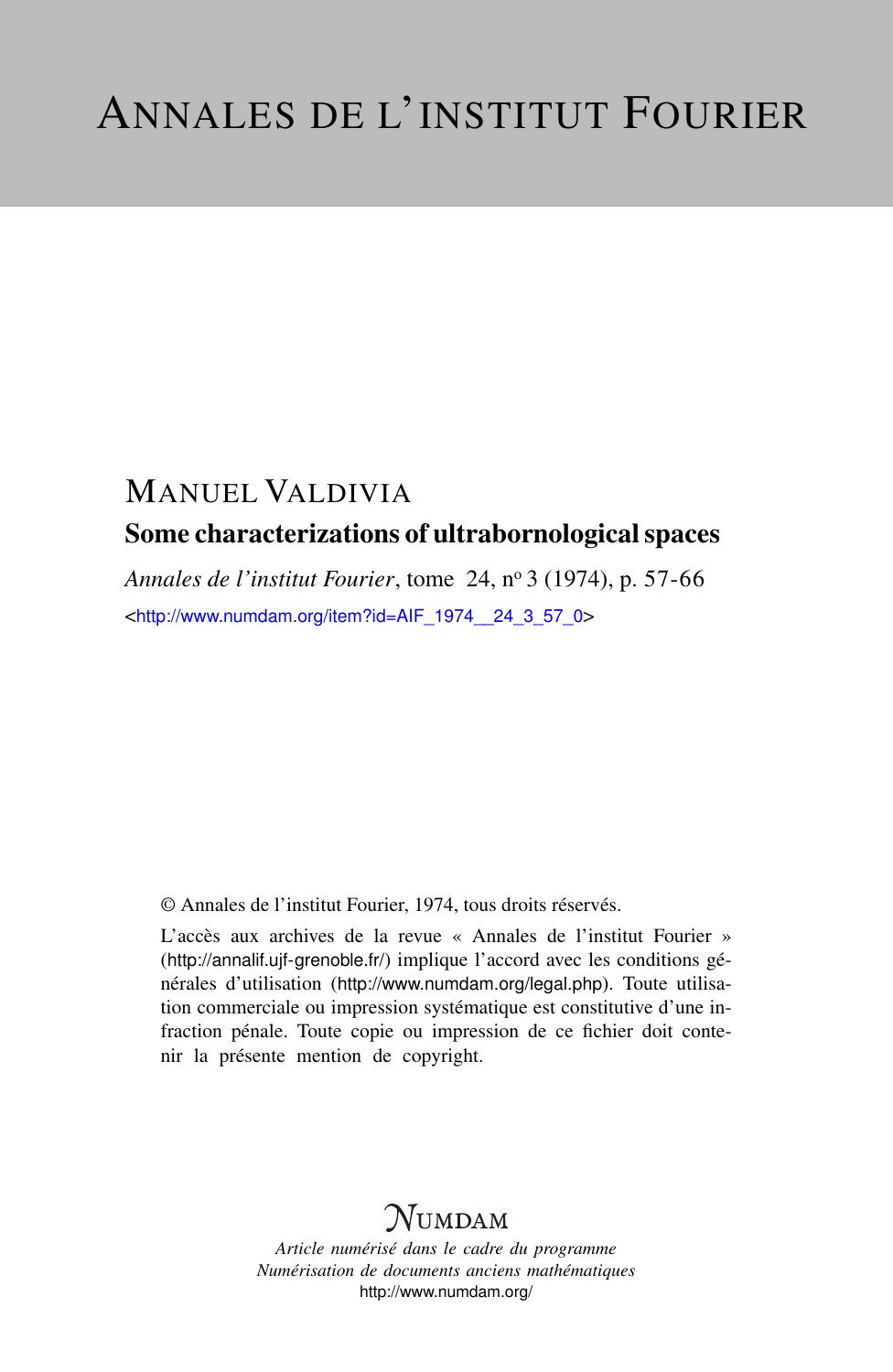## **SOME CHARACTERIZATIONS OF ULTRABORNOLOGICAL SPACES\***

### **by Manuel VALDIVIA**

In this paper we show that an ultrabornological space E is the inductive limit of a family of nuclear Fréchet spaces and we prove also that E is the inductive limit of a family of nuclear (DF)-spaces.

The vector spaces that we use here are defined over the field K of the real or complex numbers. With the word "space" we shall mean "separated locally convex spaces". Given the space E, then *E'* is its topological dual. We denote by  $\sigma(E, E')$  and  $\mu(E, E')$  the weak and Mackey topologies, respectively, on E. If A is a bounded closed absolutely convex set in the space E, then  $E_A$  is the normed space on the linear hull of A, with A as closed unit ball. If C is a compact set, with non-empty interior, in the *n*-dimensional euclidean space  $\mathbb{R}^n$ ,  $Q<sub>c</sub>$  is the space of all the real or complex valued functions, infinitely differentiable, with compact support contained in C, provided with the topology of the uniform convergence on all the derivatives of order q,  $q = 0$ , 1, 2,  $\ldots$   $\mathcal{O}_C$  is the topological dual of  $\mathcal{O}_C$ , with the strong topology.  $\mathcal{D}(\Omega)$  and  $\mathcal{D}'(\Omega)$  are the well-known spaces of L. Schwartz, with the strong topologies, being  $\Omega$  an open set of R<sup>n</sup>. If  $x = (x_1, x_2, ..., x_n)$  is a point of R<sup>n</sup> and  $p = (p_1, p_2, ..., p_n)$ , being  $p_i$  a non-negative integer,  $j = 1, 2, ..., n$ , then  $x^p$  denotes  $x_1^{p_1} x_2^{p_2} ... x_n^{p_n}$ ,  $|p| = p_1 + p_2 + ... + p_n$  and  $dx = dx_1 dx_2...dx_n$ .

In [4] we have shown the following result : a) *Let E be a Banach space, If*  $\{x_n\}$  *is a sequence in* E, *such that, for every positive integer p*, *the sequence*  $\{2^{pn} x_n\}$  *converges to the origin then there is in E a compact absolutely convex set* B, *so that* Eg *is a Hilbert space and in*  $E_{\bf{B}}\{x_n\}$  is a sequence such that  $\{2^{p_n}x_n\}$  converges to the origin.

<sup>(\*)</sup> Supported in part by the "Patronato para el Fomento de la Investigacion en la Universidad".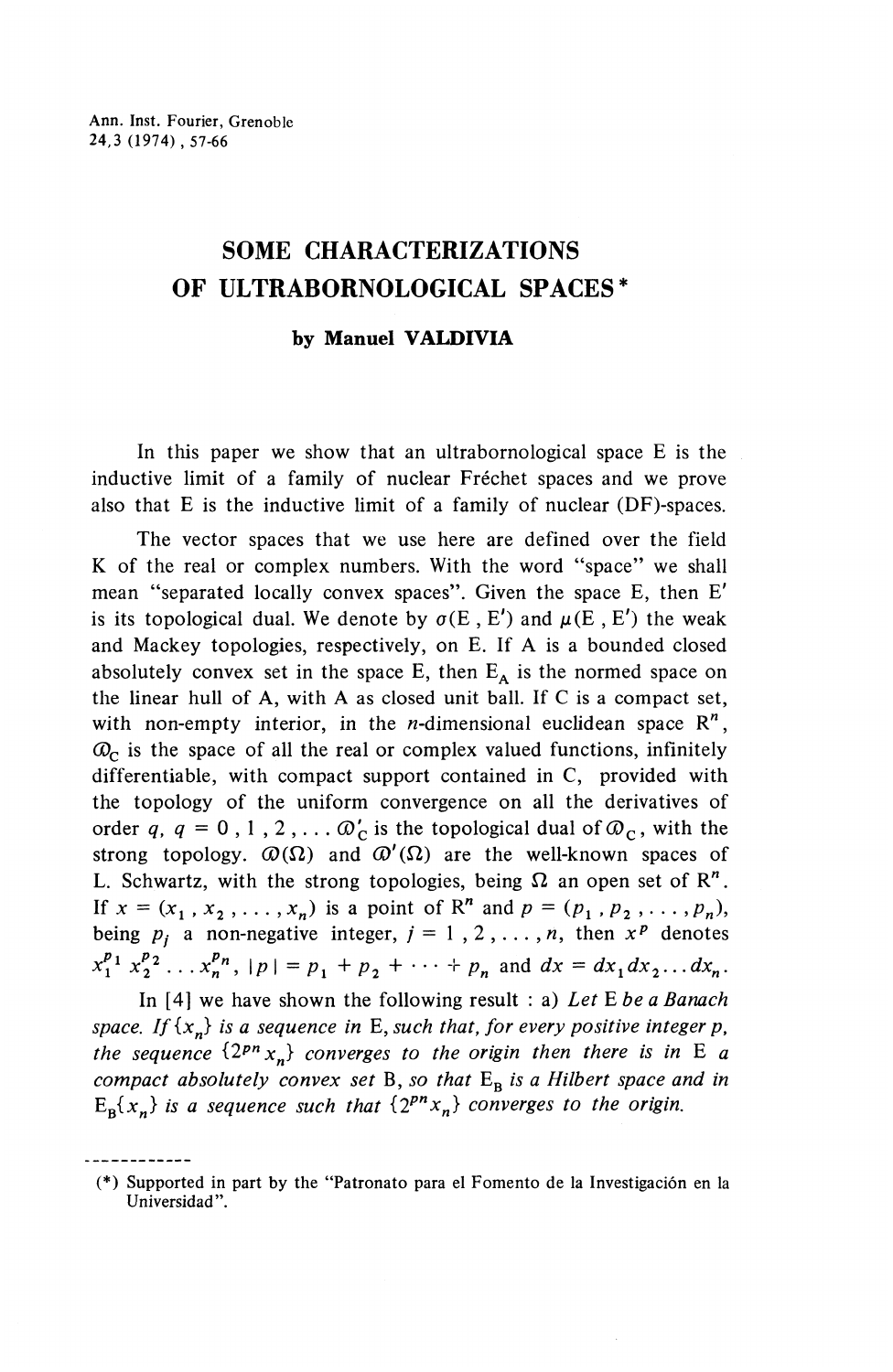We follow the same way, as we did in [4] for result a), to prove Lemma 1.

LEMMA 1. - Let E be a Banach space. Let  $\{\lambda_n\}$  be a strictly *increasing sequence of positive integers. If*  $\{x_n\}$  *is a sequence in* E, *such that, for every positive integer p, the sequence*  $\{\lambda^p_{nn} x_n\}$  *converges to the origin, then there is in* E *a weakly compact absolutely convex set* B, so that  $E_{\bf{B}}$  *is a Hilbert space and in*  $E_{\bf{B}}\{x_{n}\}$  *is a sequence such that*  $\{\lambda_{nn}^p x_n\}$  converges to the origin.

*Proof. —* Clearly, it is sufficient to carry out the proof when  $x_n \neq 0$ ,  $n = 1, 2, \ldots$ , which we are going to suppose. Let *f* be the linear mapping of  $l^2$  into E such that

$$
f({a_n}) = \sum_{n=1}^{\infty} a_n (x_n / ||x_n||^{1/2}) .
$$

Since  $\{\lambda^2_{2n} x_n\}$  converges to the origin and  $\sum_{n=1}^{\infty} \lambda_{2n}^{-2} < \infty$ , then  $\sum_{n=1}^{\infty} ||x_n||$  $n=1$   $n=1$ is convergent. On the other hand  $\left\{\lambda_{2n}^2 x_n\right\}$  converges to the origin and  $\sum_{n=1}^{\infty} \lambda_{2n}^{-2} < \infty$ , then  $\sum_{n=1}^{\infty} ||x||$ <br>vergent. On the other hand<br> $\left\|\sum_{n=q}^{\infty} a_n (x_n/||x_n||^{1/2}) \right\| \leq \left(\sum_{n=q}^{\infty} ||a_n||^2\right)^{1/2} \left(\sum_{n=q}^{\infty} ||x_n||\right)^{1/2}$ .

$$
\bigg\|\sum_{n=q}^{\infty} a_n(x_n/\|x_n\|^{1/2})\bigg\| \leq \bigg(\sum_{n=q}^{\infty} |a_n|^2\bigg)^{1/2} \bigg(\sum_{n=q}^{\infty} \|x_n\|\bigg)^{1/2}
$$

Therefore, f is well defined and maps every bounded set of  $l^2$  in a bounded set of E and, thus,  $f$  is continuous. Let  $g$  be the canonical bounded set of E and, thus, f is continuous. Let g be the canonical mapping of  $l^2$  onto  $l^2/f^{-1}(0)$ . If  $f = h \circ g$ , then h is a continuous injective linear mapping of the Hilbert space  $l^2/f^{-1}(0)$  in E. If U is the closed unit ball of  $l^2$ , then  $g(U)$  is the closed unity ball of  $l^2/f^{-1}(0)$ and, therefore,

$$
B = h(g(U)) = f(U) = \left\{ \sum_{n=1}^{\infty} a_n (x_n / ||x_n||^{1/2}) : \sum_{n=1}^{\infty} |a_n|^2 \le 1, \right\},\
$$
  

$$
a_n \in K, n = 1, 2, ... \right\},
$$

hence E<sub>B</sub> can be identified with  $l^2/f^{-1}$  (0). Given two positive integers *p* and *r*, there exists a positive integer  $n_1$  such that  $r \lambda_{nn}^p ||x_n||^{1/2} < 1$  $n \ge n_1$ . Since  $x_n/||x_n||^{1/2} \in B$ ,  $n = 1, 2, \ldots$ , we have that for  $n \ge n_1$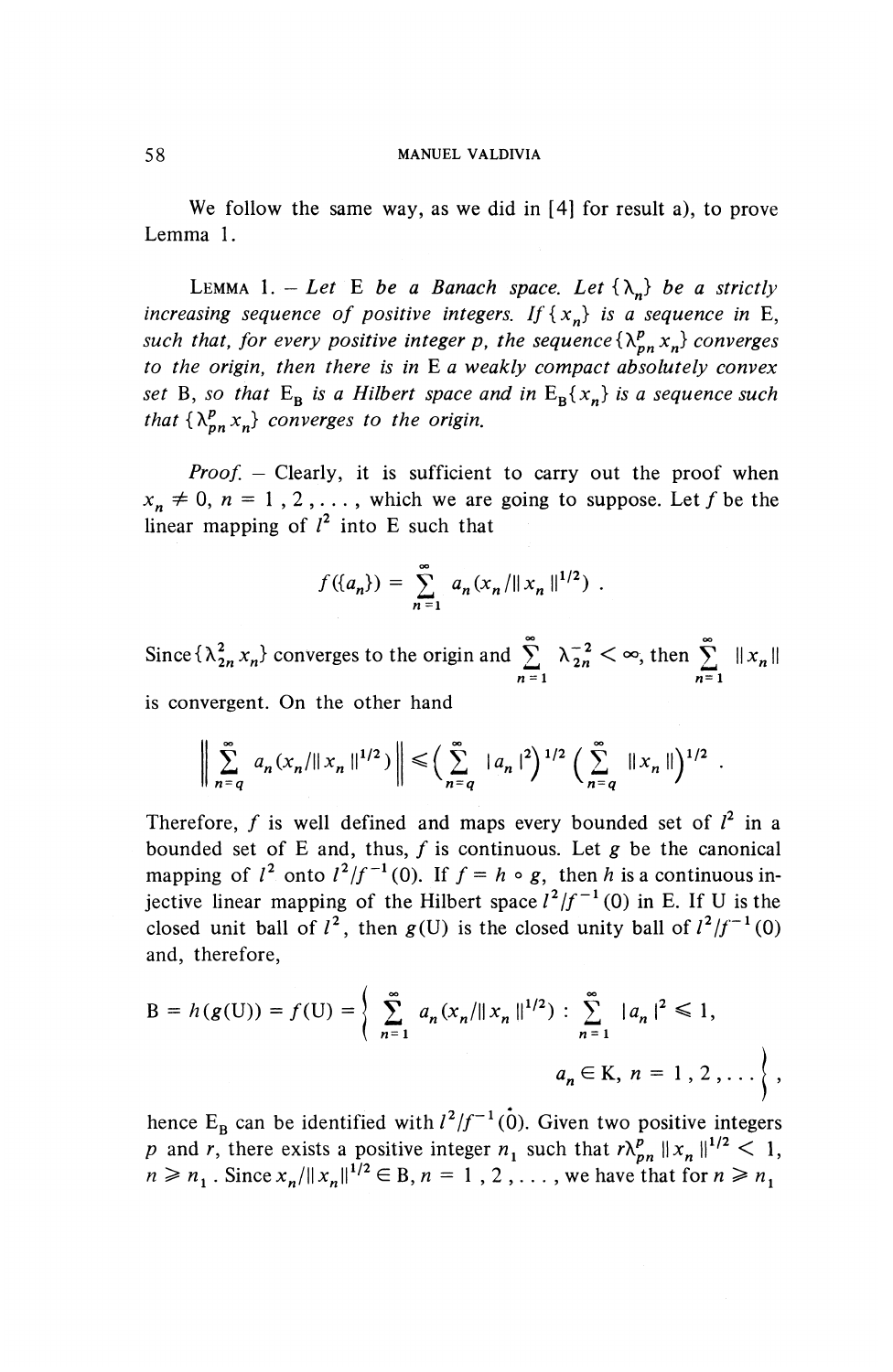ULTRABORNOLOGICAL SPACES 59  
\n
$$
\lambda_{pn}^p x_n = \lambda_{pn}^p (x_n / ||x_n||^{1/2}) ||x_n||^{1/2} \in \lambda_{pn}^p ||x_n||^{1/2} B =
$$
\n
$$
= r \lambda_{pn}^p ||x_n||^{1/2} (1/r) B \subset (1/r) B,
$$

and, therefore,  $\{\lambda^p_{nn} x_n\}$  converges to the origin in E<sub>B</sub>. Finally, B is weakly compact in E, since U is weakly compact in  $l^2$  and B =  $f(U)$ . Q.E.D.

In [4] we have proved the following result : b) *Let* E *be a Hilbert space of infinite dimension. If*  $\{x_n\}$  *is a sequence in* E *such that*, *for every positive integer p, the sequence*  $\{2^{pn} x_n\}$  *converges to the origin, then there is in* E an orthogonal sequence  $\{y_n\}$ , so that its *closed absolutely convex hull contains*  $\{x_n\}$  and  $\{2^{pn} y_n\}$  converges to *the origin.*

We follow the same way, as we did in [4] for result b), to prove Lemma 2.

LEMMA 2. – Let  $\{\lambda_n\}$  be a strictly increasing sequence of positive *integers. Let* E *be a Hilbert space of infinite dimension. If*  $\{x_n\}$  *is a sequence in* E, *such that, for every positive integer p, the sequence*  $\{ \lambda_{n}^{p}$ ,  $x_{n} \}$  converges to the origin, then there is in E an orthogonal *sequence*  $\{u_n\}$  *so that its closed absolutely convex hull contains*  $\{x_n\}$ and  $\{\lambda^p_{nn}u_n\}$  converges to the origin.

*Proof.* – Since E has infinite dimension, we can choose a sequence  $\{y_n\}$  in E,  $y_n \neq 0$ ,  $n = 1, 2, \ldots$ , with infinite dimensional linear hull, such that the closed absolutely convex hull of the sequence  $\{y_n\}$  contains  $\{x_n\}$ , and so that, for every positive integer p, the sequence  $\{\lambda^p_{pn} y_n\}$  converges to the origin. By induction we select an increasing sequence of positive numbers  ${n_a}$  setting

increasing sequence of positive number  

$$
||y_{n_1}|| = \sup{||y_n|| : n = 1, 2, ...}
$$

$$
\|y_{n}\| = \sup\{\|y_n\| : n = n_{q-1} + 1, n_{q-1} + 2, \ldots\}, q > 1.
$$

Let  $z_n=(y_n/\|y_n\|)\|y_n\|$ ,  $n=n_{n-1}+1$ ,  $n_{n-1}+2$ , ...,  $n_n$ ,  $q=1,2,...$  $n_0 = 0$ . The closed absolutely convex hull of the sequence  $\{z_n\}$ contains  $\{x_n\}$ ,  $||z_n|| \ge ||z_{n+1}||$ ,  $n = 1, 2, \ldots$ , and, for every positive integer p, the sequence  $\{\lambda_{pn}^p z_n\}$  converges to the origin. We construct, by induction, a family of sequences in  $E$ ,  $\{z_{an}\}, q = 1, 2, \ldots$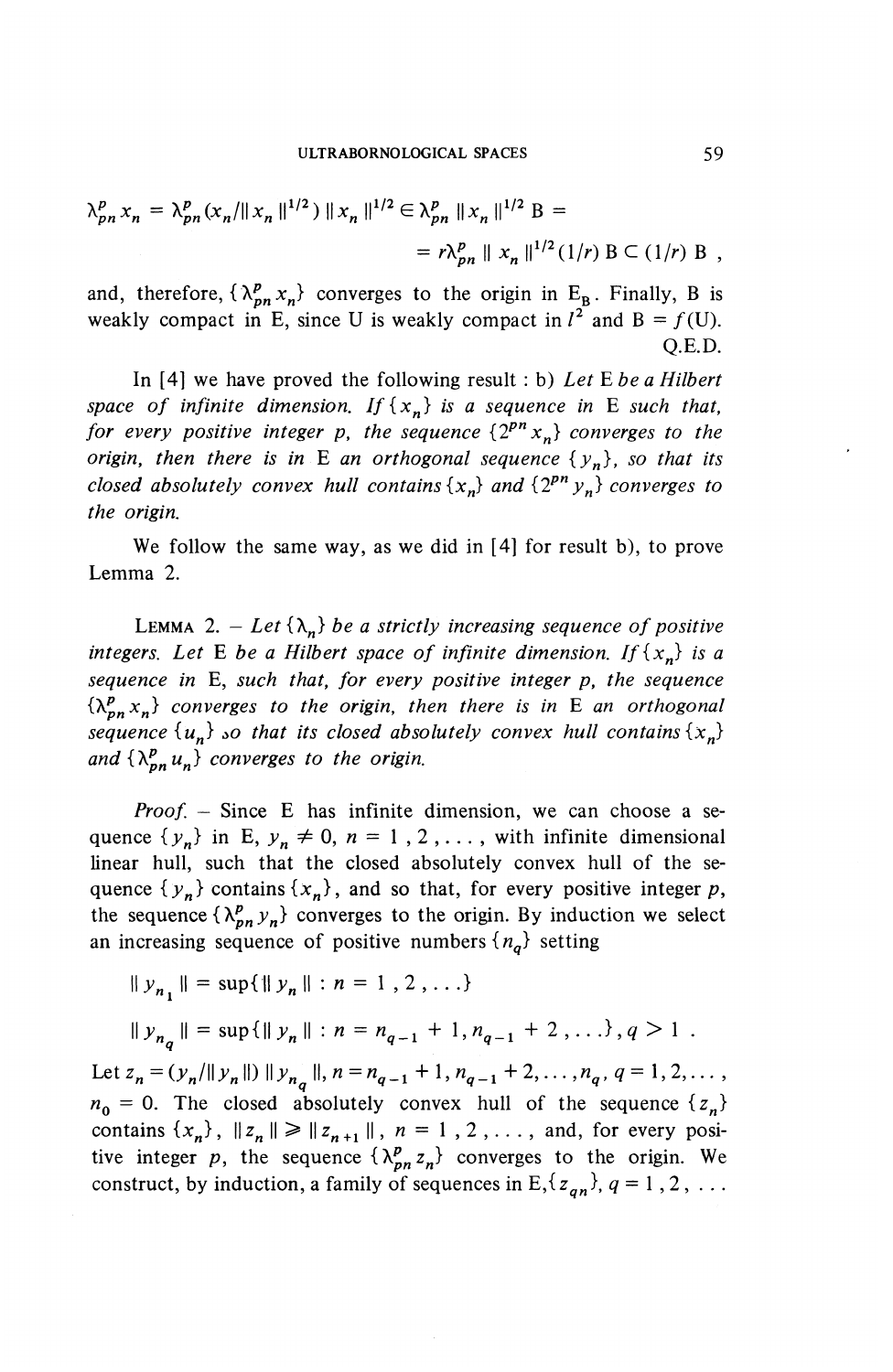We set  $z_{1n} = z_n$ ,  $n = 1$ , 2,... We suppose the sequence  ${z_{an}}$  already constructed. Let  $z_{qn(q)}$  be the first non-zero element of this sequence. If H<sub>a</sub> is a hyperplane in E, orthogonal to  $z_{qn(q)}$ , passing through the origin, we represent by  $z_{(q+1)n}$  the orthogonal projection of  $z_{qn}$  onto

 $H_q$ . Clearly, we can choose a positive integer  $p_0$  such that  $\sum_{p=0}^{\infty} \lambda_{p_0}^{-p_0} < 1$ .  $n=1$ 

If

$$
u_q = \lambda_{p_0q}^{p_0} (\|z_{n(q)}\|/\|z_{qn(q)}\|) z_{qn(q)},
$$

then the sequence  $\{u_n\}$  is orthogonal. Given any positive number *r* we obtain a positive integer  $r_0$  such that  $n(r_0) \le r \le n(r_0 + 1)$ . We can set

$$
z_r = \sum_{q=1}^{r_0} a_q z_{qn(q)} = \sum_{q=1}^{r_0} b_q u_q.
$$

If  $(x, y)$  is the inner product of any two elements  $x, y \in E$ , then  $(z_r, u_q) = b_q(u_q, u_q)$ , and so

$$
|b_q| \leq ||z_r|| / ||u_q|| = ||z_r|| / (\lambda_{p_0 q}^{p_0} ||z_{n(q)}||) \leq \leq ||z_{n(r_0)}|| / (\lambda_{p_0 q}^{p_0} ||z_{n(q)}||) \leq \lambda_{p_0 q}^{-p_0},
$$

and, therefore, if  $v \in E'$  and  $|\langle v, u_n \rangle \leq 1, n = 1, 2, \ldots$ , then

$$
|\langle v \, , z_r \, \rangle| \leqslant \sum_{q=1}^{r_0} |b_q \, \langle v \, , u_q \, \rangle| \leqslant \sum_{q=1}^{\infty} \lambda_{p_0 q}^{-p_0} \leqslant 1 ,
$$

hence the closed absolutely convex hull of  $\{u_n\}$  contains  $z_r$  and, therefore, it contains  $\{x_n\}$ . Finally, for every pair of positive integers *<sup>p</sup>* and *q,* we get

$$
\|\lambda_{pq}^p u_q\| = \lambda_{pq}^p \lambda_{p_0q}^{p_0} \|z_{n(q)}\| \le \lambda_{(p+p_0)q}^p \lambda_{(p+p_0)q}^{p_0} \|z_q\| =
$$
  
= 
$$
\lambda_{(p+p_0)q}^{p+p_0} \|z_q\|
$$

and, therefore, the sequence  $\{\lambda_{pn}^p u_n\}$  converges to the origin. Q.E.D.

Markushevich proves in [1] that every separable infinitedimensional Banach space has a basis in the wide sense, (see also [2] p. 116). In Lemma 3 we shall give a more general result than the one given above. We shall need it later.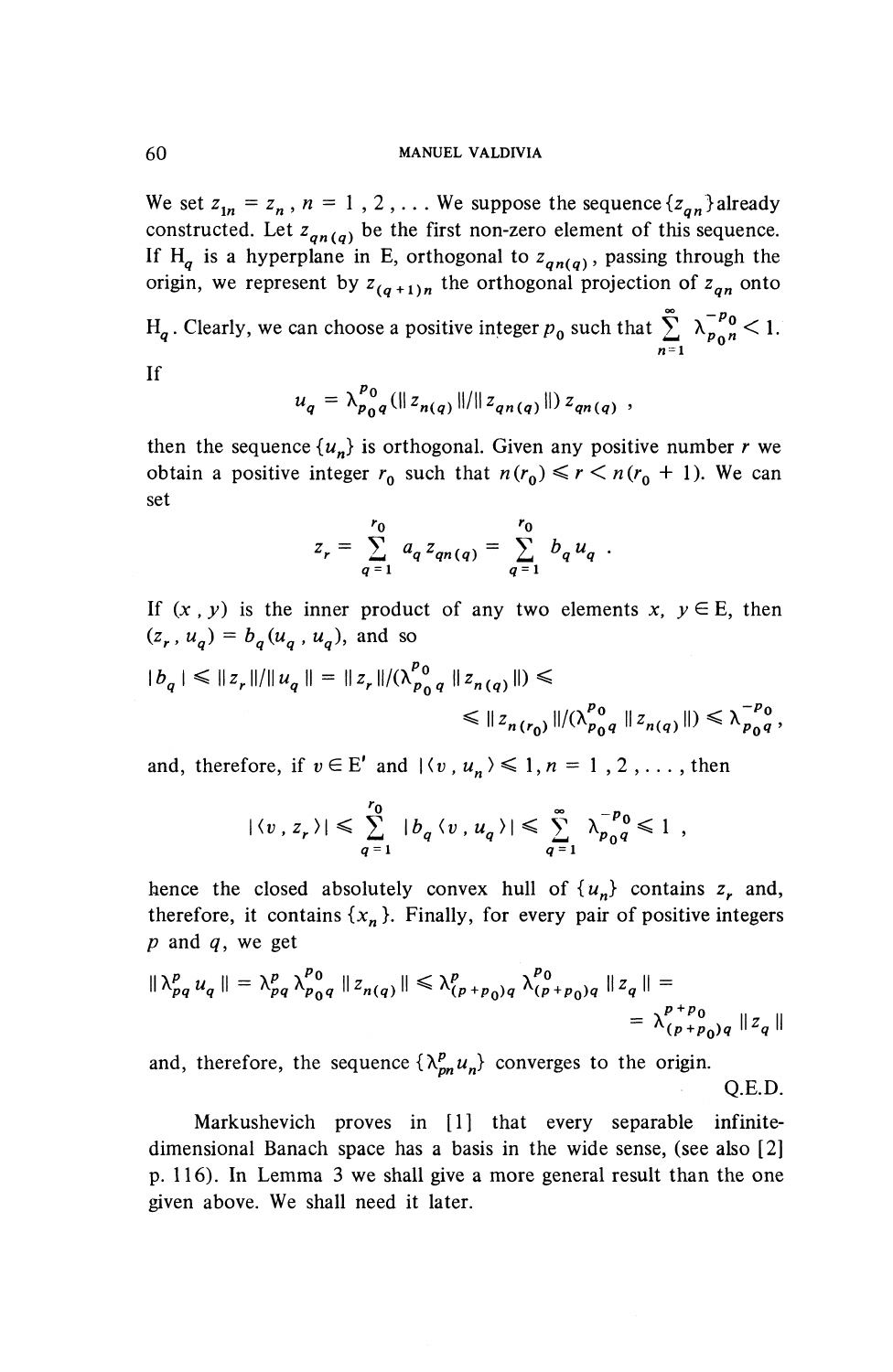LEMMA 3. — *Let* E *be an infinite-dimensional space, with*  $E'[\sigma(E', E)]$  separable. Suppose that there is in E a bounded coun*table total set. If E is sequentially complete there is a Markushevich basis*  $\{x_n, u_n\}$  for E, such that the sequence  $\{x_n\}$  is bounded.

*Proof.* – Let  $\{y_n\}$  be a bounded total sequence in E. Let f be the linear mapping from  $l^2$  into E such that, if  $\{a_n\} \in l^2$ ,

which that the sequence 
$$
\{x_n\}
$$
.

\nbe a bounded total sequum  $l^2$  into E such that, if

\n
$$
f(\{a_n\}) = \sum_{n=1}^{\infty} n^{-1} a_n y_n
$$

If *q* is a continuous seminorm in E, then  $q(y_n) < c$ ,  $n = 1, 2, \ldots$ , and, therefore,

If *q* is a continuous seminorm in E, then 
$$
q(y_n) < c, n = 1, 2, \ldots
$$
,  
and, therefore,  

$$
q\left(\sum_{n=m}^{\infty} n^{-1} a_n y_n\right) \leq \sum_{n=m}^{\infty} n^{-1} |a_n| q(y_n) \leq
$$

$$
\leq c\left(\sum_{n=m}^{\infty} n^{-2}\right)^{1/2} \left(\sum_{n=m}^{\infty} |a_n|^2\right)^{1/2};
$$

from here, and being  $E$  sequentially complete, it follows that  $f$  is welldefined and it is bounded and so it is continuous. If B is the closed unit ball of  $l^2$  and  $A = f(B)$ , then  $E_A$  can be identified with the Hilbert space  $l^2/f^{-1}(0)$ . If  $\{v_n\}$  is a total sequence in E'[ $\sigma$ (E', E)] whose elements are linearly independent, then  $\{v_n\}$  is total in

$$
(\mathbf{E}_{\mathbf{A}})' [\sigma((\mathbf{E}_{\mathbf{A}})' , \mathbf{E}_{\mathbf{A}})],
$$

and applying the Gram-Schmidt process we obtain an orthonormal sequence  $\{u_n\}$  in  $(E_A)'[\mu((E_A)', E_A)]$ . If  $x_n$  is a continuous linear form on  $(E_A)'$  [ $\sigma((E_A)', E_A)$ ], such that  $\langle x_n, u_n \rangle = 1, \langle x_n, u_m \rangle = 0$ ,  $n \neq m$ ,  $n, m = 1, 2, \ldots$ , then  $\{x_n\}$  is total in E<sub>A</sub> and, therefore,  $\{x_n, u_n\}$  is a Markushevich basis for E, such that  $\{x_n\}$  is a bounded sequence in E.

Q.E.D.

THEOREM 1. - Let F be a sequentially complete infinite-dimen*sional space with the following properties :*

1) *There is in* F *a bounded countable total set.*

2) There is in  $F' [\sigma(F', F)]$  a countable total set which is equi*continuous in* F.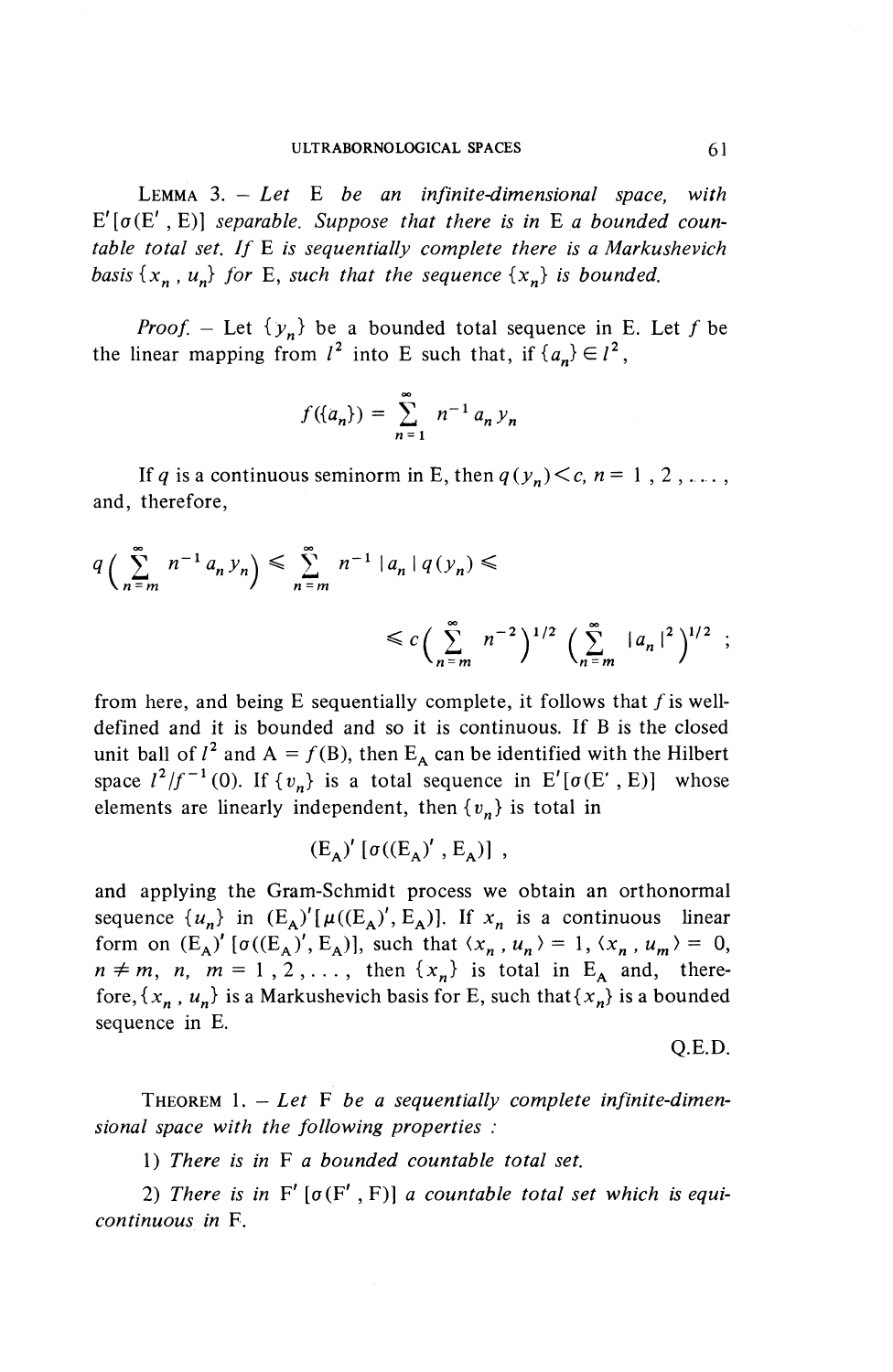3) // *u is an infective linear mapping from* F *into* F, *with closed graph, then u is continuous.*

*If* E *is an infinite-dimensional Banach space then* E *is the inductive limit of a family of spaces equal to* F, *spanning* E.

*Proof. —* According to Lemma 3 we construct a Markushevich basis  $\{x_n, u_n\}$  for E so that the sequence  $\{x_n\}$  is bounded. Since in the proof of Lemma 3 we chose the sequence  $\{v_n\}$  with the unique conditions that it is total in  $F'[\sigma(F', F)]$  and linearly independent, we can suppose, according to property 2), that  $\{u_n\}$  is in the linear hull of an equicontinuous set in F. We determine a sequence  $\{\lambda_n\}$  of positive integers, strictly increasing, such that the sequence  $\{\lambda_n^{-1} u_n\}$ be equicontinuous in F. Let M be the  $\sigma(F', F)$ -closed absolutely convex hull of  $\{\lambda_n^{-1} u_n\}$ . Let § be the family of all the sequences of E holding the two following properties :  $\alpha$ ) If  $\{y_n\} \in \mathcal{S}$  then, for every positive integer p, the sequence  $\{\lambda^p_{nn} y_n\}$  converges to the origin in E.  $\beta$ ) If  $\{y_n\} \in \mathcal{S}$  and  $\{a_n\}$ ,  $\{b_n\}$  are two different bounded sequences

of K then  $\sum_{n=1}^{\infty} a_n y_n$  and  $\sum_{n=1}^{\infty} b_n y_n$  are different points of E.

Given an element  $\{y_n\} = s \in \mathcal{S}$  we define a linear mapping  $f_s$ from F into E so that, for every  $x \in F$ ,

$$
f_s(x) = \sum_{n=1}^{\infty} \langle x, u_n \rangle y_n
$$

Let  $M^0$  be the polar set of M in F. We have that  $\sum_{n=1}^{\infty} \lambda_n^{-2} < \infty$  and  $||\lambda_n^3 y_n|| < c$ ,  $n = 1, 2, \ldots$ , being  $||y||$  the norm of every  $y \in E$ . Thus, if  $x \in M^0$ , it results that Let  $M^0$  be the polar set of M in F. We have that  $\sum_{n=1}^{\infty} \lambda_n^{-2} < \infty$  and  $\lambda_n^3 y_n \parallel < c$ ,  $n = 1, 2, \ldots$ , being  $\|y\|$  the norm of every  $y \in E$ .<br>
Thus, if  $x \in M^0$ , it results that<br>  $\Big\|\sum_{n=1}^{\infty} \langle x, u_n \rangle y_n \Big\| \le \sum$ 

$$
\bigg\|\sum_{n=1}^{\infty}\langle x\,,u_n\rangle\,y_n\bigg\|\leqslant \sum_{n=1}^{\infty}\lambda_n^{-2}\,|\langle x\,,\lambda_n^{-1}\,u_n\rangle\cdot\|\lambda_n^3\,y_n\|\leqslant c\,\sum_{n=1}^{\infty}\lambda_n^{-2},
$$

from here,  $f_s$  is well-defined and transforms  $M^0$ , which is a neighbourhood of the origin in F, in a bounded set of E, hence  $f<sub>s</sub>$  is continuous. According to property  $\beta$ ) the mapping  $f_s$  is injective. Then, if  $E_s = f_s(F)$  we can give to  $E_s$  a topology  $\mathcal{E}_s$ , finer than the induced topology by E, such that  $E_s[\mathfrak{F}_s]$  can be identified with the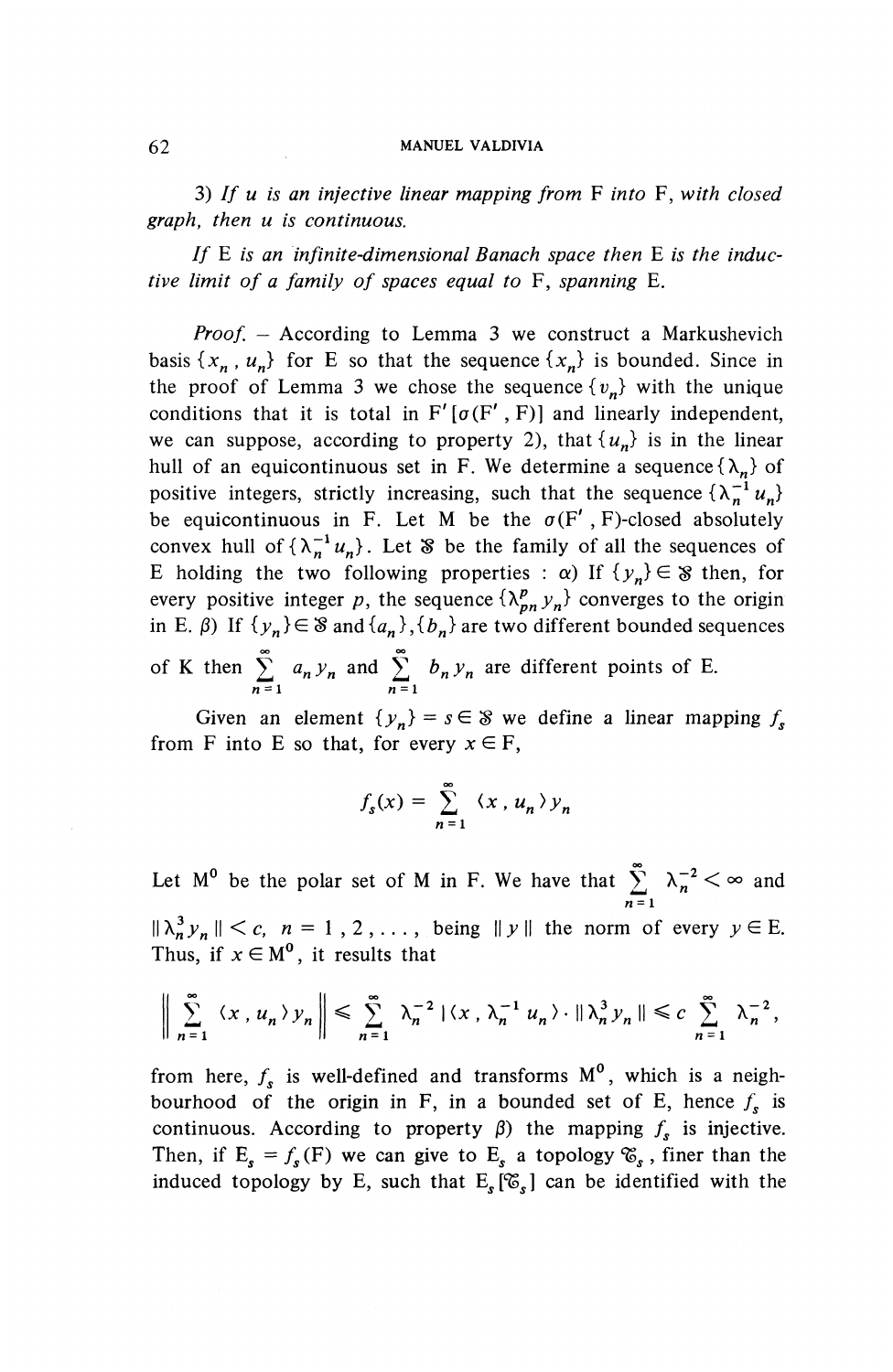space F. Let us see now that E is the locally convex hull of the family of spaces  $\{E_{\varepsilon}[\mathcal{E}_{\varepsilon}] : s \in \mathcal{S}\}\)$ . Let U be an absorbing absolutely convex set in E such that, for every  $s \in \mathcal{S}$ ,  $U \cap E_s$  is a neighbourhood of the origin in  $E_s[\mathfrak{G}_s]$ . Let us suppose that U is not a neighbourhood of the origin in E. We take  $z_1 \in E$ ,  $||z_1|| = \lambda_1^{-1}$ . Let w<sub>r</sub> be an element of *E'* such that  $\langle w_1, z_1 \rangle = 1$ . Supposing constructed  $\{w_m, z_m\}_{m=1}^n$  so that  $\langle w_m, z_m \rangle = 1, \langle w_m, z_p \rangle = 0, m \neq p, m, p = 1, 2, \ldots, n$ , let  $H_n = \bigcap_{m=1}^n w_m^{-1}(0)$ . Since  $U \cap H_n$  is not a neighbourhood of the origin in H<sub>n</sub>, for the induced topology by E, we choose  $z_{n+1} \in H_n$ ,  $z_{n+1} \notin U$ ,  $||z_{n+1}|| = \lambda^{-(n+1)}_{(n+1)^2}$ , and in E'w<sub>n+1</sub> such  $\langle w_{n+1}, z_{n+1} \rangle = 1$ and  $\langle w_{n+1}, z_m \rangle = 0$ ,  $m = 1,2,\ldots,n$ . If  $y_n = \lambda_n z_n$  the sequence  $r = \{y_n\}$  belongs to S and, therefore,  $U \cap E_r$  is a neighbourhood of the origin in E<sub>r</sub><sup>[</sup> $\mathcal{C}_r$ ]. The sequence  $\{\lambda_n^{-1} x_n\}$  converges to the origin in F, from here the sequence  $\{f_r(\lambda_n^{-1} x_n)\} = \{\lambda_n^{-1} y_n\} = \{z_n\}$  converges to the origin in  $E_r[\mathcal{C}_r]$  and, therefore, there is a positive integer  $n_1$ such that  $z_n \in U \cap E_r$ , for  $n \ge n_1$ , which is a contradiction. Given a point  $z \in E$ ,  $z \neq 0$ , the sequence  ${z_n}$  can be constructed so that  $z_1 = (\lambda_1/\Vert z \Vert) z$  and, therefore,  $E = \cup \{E_s : s \in \mathcal{S}\}\)$ . Let us see now that the family  $\{E^s : s \in \mathcal{S}\}$  is directed by inclusion. Let  $s^1$  and  $s^2$  be two elements of S so that  $s_1 = \{y_n\}$ ,  $s_2 = \{y'_n\}$ . We put  $t_{2n-1} = \lambda_n^2 y_n$  $t_{2n} = \lambda_n^2 y_n^{\prime}$ ,  $n = 1, 2, \ldots$  For every positive integer p, the sequence  $\{\lambda^p_{pn} t_n\}$  converges to the origin in E. Let A be the closed absolutely convex hull of the sequence  $\{t_n\}$ . If  $y \in E_{s_1}$  there is a element x of F such that

$$
y = \sum_{n=1}^{\infty} \langle x, u_n \rangle y_n
$$

and, therefore,

$$
y = \sum_{n=1}^{\infty} \lambda_n^{-2} \langle x, u_n \rangle t_{2n-1}
$$

On the other hand  $\sum_{n=1}^{\infty} \lambda_n^{-2} < \infty$  and  $|\langle x, u_n \rangle| < a, n = 1, 2, ...,$ hence if follows that *y* is in the linear hull of A. Reasoning in an analogous way for the case when *y* is in  $E_{s_2}$ , we have that the linear hull of A contains  $E_{s_1} \cup E_{s_2}$ . By Lemma 1 there is in E a weakly compact absolutely convex set B such that  $E_B$  is a Hilbert space and in  $E_{\rm B}^{\{t_n\}}$  is a sequence so that, for every positive integer p,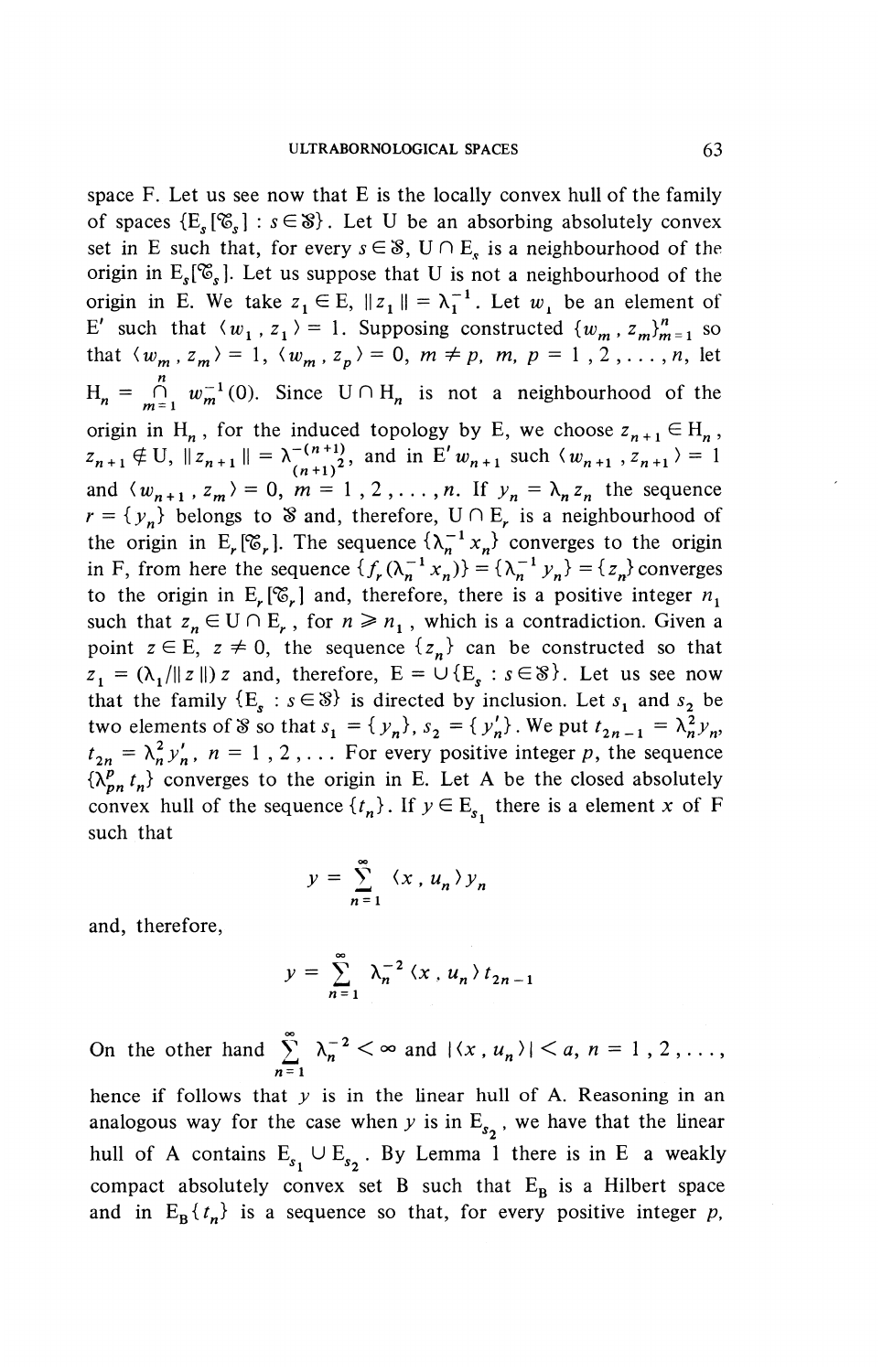$\{\lambda_{pn}^p t_n\}$  converges to the origin. By Lemma 2 we find an orthogonal sequence  ${q_n}$  in E<sub>B</sub> which has the property  $\alpha$ ) and its closed absolutely convex hull contains  $\{t_n\}$ . Let  $s_3 = \{q_n\}$ . Since  $\{q_n\}$  is orthogonal in E<sub>B</sub> we have that  $\{q_n\}$  has the property  $\beta$ ), from here  $s_3 \in \mathcal{S}$ . Let us see now that  $E_{s_3} \supset E_{s_1} \cup E_{s_2}$ ; it is sufficient to prove that  $E_{s_2}$  contains the closed absolutely convex hull P of the sequence  ${q_n}$ . If  $z \in P$  it is obvious that

$$
z = \sum_{n=1}^{\infty} c_n q_n, \sum_{n=1}^{\infty} |c_n| \leq 1
$$

Since  $\{x_n\}$  is a bounded sequence in the sequentially complete space F, then  $\sum^{\infty} c_n x_n$  belongs to F and, therefore,  $\sum_{n=1}$ 

$$
f_{s_3}\left(\sum_{n=1}^{\infty} c_n x_n\right) = \sum_{n=1}^{\infty} \left(\sum_{p=1}^{\infty} c_p x_p, u_n\right) q_n = \sum_{n=1}^{\infty} c_n q_n = z \in E_{s_3}
$$

Finally, if *s*,  $r \in \mathcal{S}$  and  $E^{\ }_{s} \subset E^{\ }_{r}$ , let  $u^{\ }_{s}$  be the canonical injection from  $E_s[\mathcal{E}_s]$  into E. The mapping  $u_s$  is continuous and so its graph is closed in  $E_{s}[\mathcal{C}_{s}] \times E_{s}[\mathcal{C}_{r}].$  According to property 3) it results that  $\mathscr{E}_r$  induces in E<sub>s</sub> a topology coarser than  $\mathscr{E}_s$ .

Q.E.D.

THEOREM 2. *- If E is an ultrabornological space, then* E *is the inductive limit of a family of nuclear Frechet spaces, spanning* E.

*Proof.* – If the topology of E is the finest locally convex topology, then E is the inductive limit of the finite-dimensional subspaces of E. In the other case, E is the inductive limit of a family of infinite-dimensional Banach spaces spanning E, and, therefore, it is enough to make the proof for the case that E is an infinite-dimensional Banach space. We take F, in Theorem 1, equal to  $\mathcal{O}_C$ , which is nuclear and separable, and its topology is defined by a countable family of norms, and so properties 1), 2) and 3) of Theorem 1 hold, hence E is the inductive limit of a family of spaces equal to  $\mathcal{O}_C$ , spanning E. Q.E.D.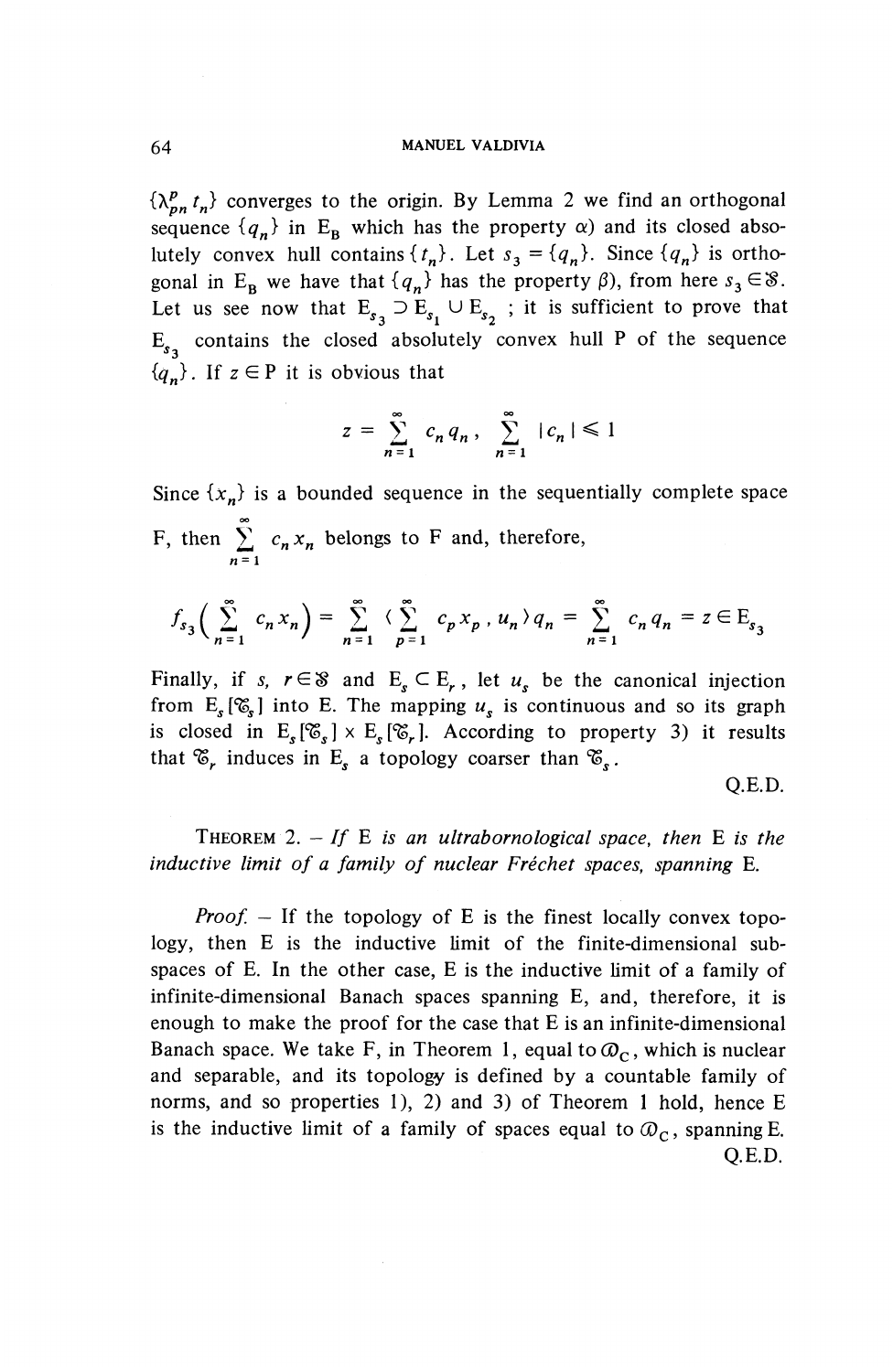THEOREM  $3. - If E$  is an ultrabornological space, then  $E$  is the *inductive limit of a family of nuclear (DP)-spaces, spanning* E.

*Proof. —* It is analogous to the proof of Theorem 2, changing  $\mathcal{Q}_C$  to its strong dual  $\mathcal{Q}_C'$ .

Q.E.D.

THEOREM  $4. - If E$  an infinite-dimensional Banach space, then  $E$ *is the inductive limit of a family of spaces equal to*  $\mathcal{O}(\Omega)$ , *spanning* E.

*Proof.* – Let  $\{w_m\}$  be a linearly independent sequence in  $\mathcal{O}'(\Omega)$ , whose elements are the monomial functions  $x^p$  with  $p_i$  any non-negative integer,  $j = 1, 2, ..., n$ . The sequence  ${w_m}$  is total in  $\mathcal{D}'(\Omega)$ . If  $w_m = x^{p(m)}$ , let  $v_m = w_m$ .  $m^{-|p(m)|-n-1}$ . If  $\varphi \in \mathcal{D}(\Omega)$  there exists a positive integer  $m^0$  such that the support A of  $\varphi$  is contained in the ball with center 0 and radius  $m_0$ . If  $m \ge m_0$  we have

$$
|\langle v_m, \varphi \rangle| = m^{-|p(m)| - n - 1} \left| \int_A \varphi(x) x^{p(m)} dx \right|
$$
  

$$
\leq m^{-|p(m)| - n - 1} m_0^{|p(m)| + n} \sup_{x \in A} |\varphi(x)| \leq m^{-1} \sup_{x \in A} |\varphi(x)|
$$

hence  $\{v_n\}$  converges weakly to the origin in  $\mathcal{D}'(\Omega)$  and, therefore,  ${v_n}$  is equicontinuous in  $\mathcal{D}(\Omega)$ .

Let C be a compact set in  $\Omega$  with non-empty interior. Then  $\mathcal{D}_C$ is a subspace of  $\mathcal{D}(\Omega)$  and  $\{v_n\}$  is total and linearly independent in  $\mathcal{O}'_{C}$ , being also equicontinuous in  $\mathcal{O}_{C}$ . We apply now Lemma 3 and we obtain from  $\{v_m\}$  a Markushevich basis  $\{x_m, u_m\}$  for  $\mathcal{D}_C$ , such that  ${x<sub>m</sub>}$  is bounded in  $\mathcal{D}_c$ , and also in  $\mathcal{D}(\Omega)$ . Obviously  ${u<sub>n</sub>}$  is total in  $\mathcal{O}'(\Omega)$ . On the other hand if *u* is a linear mapping from  $\mathcal{D}(\Omega)$  into  $\mathcal{O}(\Omega)$ , with closed graph, then *u* is continuous, (see [3], p. 17). Following now the same method as in the proof of Theorem 1, the conclusion of the theorem is obtained.

Q.E.D.

COROLLARY 1.4. *— If E is an ultrabornological space such that*  $\sigma(E', E) \neq \mu(E', E)$ , then *E* is the inductive limit of a family of *spaces equal to*  $\mathcal{D}(\Omega)$ *, spanning* E.

COROLLARY 2.4. - The space  $\mathcal{O}'(\Omega)$  is the inductive limit of a *family of spaces equal to*  $\mathcal{O}(\Omega)$ *, spanning*  $\mathcal{O}'(\Omega)$ *.*